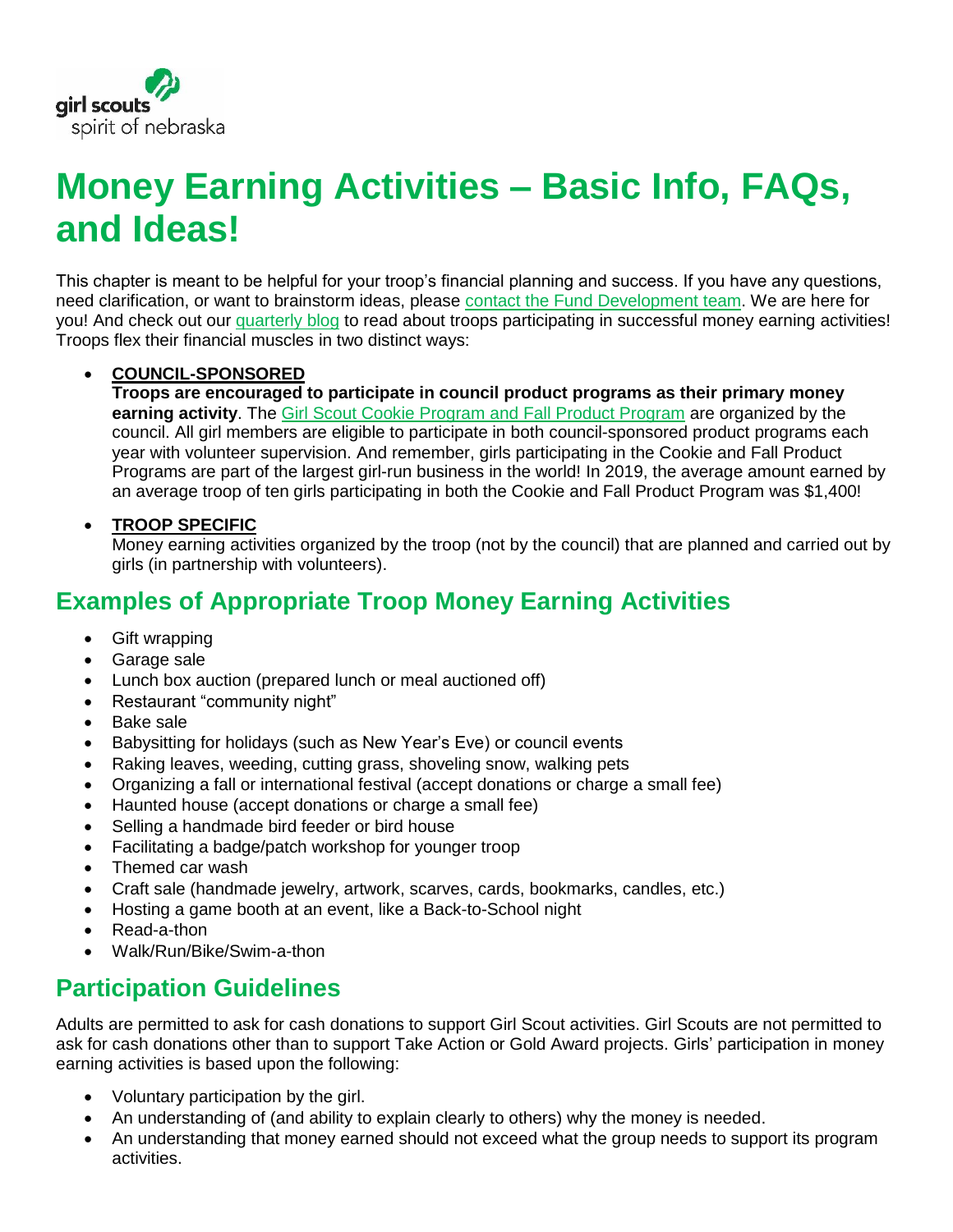- Observance of local ordinances related to involvement of children in money earning activities as well as health and safety laws.
- Vigilance in protecting the [personal safety](https://www.girlscoutsnebraska.org/en/volunteers/vol-resources/support-materials/safety-activity-checkpoints.html) of each girl.
- Arrangements for [safeguarding the money.](https://issuu.com/spiritofnebraska/docs/volunteer-guide/66)
- Money earned is for Girl Scout activities and is not to be retained by individuals.

### **Important Dos and Please Don'ts**

Many of these items are required by the Internal Revenue Service. Familiarizing yourself with this information ensures that money earning activities are conducted with legal and financial integrity. We tried to make this list as comprehensive as possible, but if you have any questions, [just contact us!](mailto:MemberSupport@girlscoutsnebraska.org)

### **DOS:**

- Complete the **[Money Earning Activities Eligibility Quiz](https://fs17.formsite.com/girlscoutsnebraska/3wjkflpyeb/index.html)** prior to conducting the activity.
- Select money earning activities that are **suited to the ages and abilities** of the girls and are consistent with the principles of the Girl Scout Leadership Experience.
- **Feel free to support another organization through Take Action projects**. If your troop is supporting another organization but not completing a Take Action project, please do not wear anything that officially identifies you or your girls as "Girl Scouts."
- **Report the funds earned through money earning activities** in your Troop Finance Report (due June 30 of every year).
- Be sure at least two registered **adults will be in attendance** at all times during an approved troop money earning activity.
- Be respectful when collaborating with **religious organizations**. Girl Scout troops must respect the opinions and practices of religious partners, but no girl should be required to take part in any religious observance or practice.

#### **PLEASE DO NOT:**

- Solicit money on **behalf of another organization** when identifying yourselves as Girl Scouts by wearing a uniform, a sash or vest, official pins, and so on. Certain exceptions can be made if the troop is working on earning their highest awards.
- Schedule your money earning activity to **compete** with the Girl Scout Cookie Program or the council's Fall Product Program.
- Participate in **games of chance** including raffles and Bingo. [More information can be found online.](http://www.revenue.nebraska.gov/gaming/regs/raffle_reg.html)
- Permit girls to **directly solicit** (ask for) cash donations, as per the Girl Scouts' *[Blue Book](https://www.girlscouts.org/content/dam/girlscouts-gsusa/forms-and-documents/about-girl-scouts/facts/GSUSA_BlueBook_Feb%202019-E.pdf)* policy.
- Conduct **product demonstration parties** where the use of the Girl Scout trademark increases revenue for another business, such as in-home product parties (i.e., kitchenware, handbags, or jewelry). Any business using the Girl Scout trademark or other Girl Scout intellectual property must seek authorization from GSUSA.
- Participate in **political fundraisers or engage in political campaigns** of any kind. Girl Scouts Spirit of Nebraska is a non-partisan, non-profit organization. When in an official Girl Scout capacity or in any way identifying yourselves as Girl Scouts, your troop may not participate, directly or indirectly, in any political campaign or work on behalf of or in opposition to a candidate for public office. Letter-writing campaigns are not allowed, nor is participating in a political rally, circulating a petition, or carrying a political banner.
- **Sell or endorse commercial products**. A commercial product is any product sold at a retail location. Since 1939, girls and volunteers have not been allowed to endorse, provide a testimonial for, or sell such products.
- **Permit Daisies to participate in money earning activities** other than the Girl Scout Cookie Program or Fall Product Program.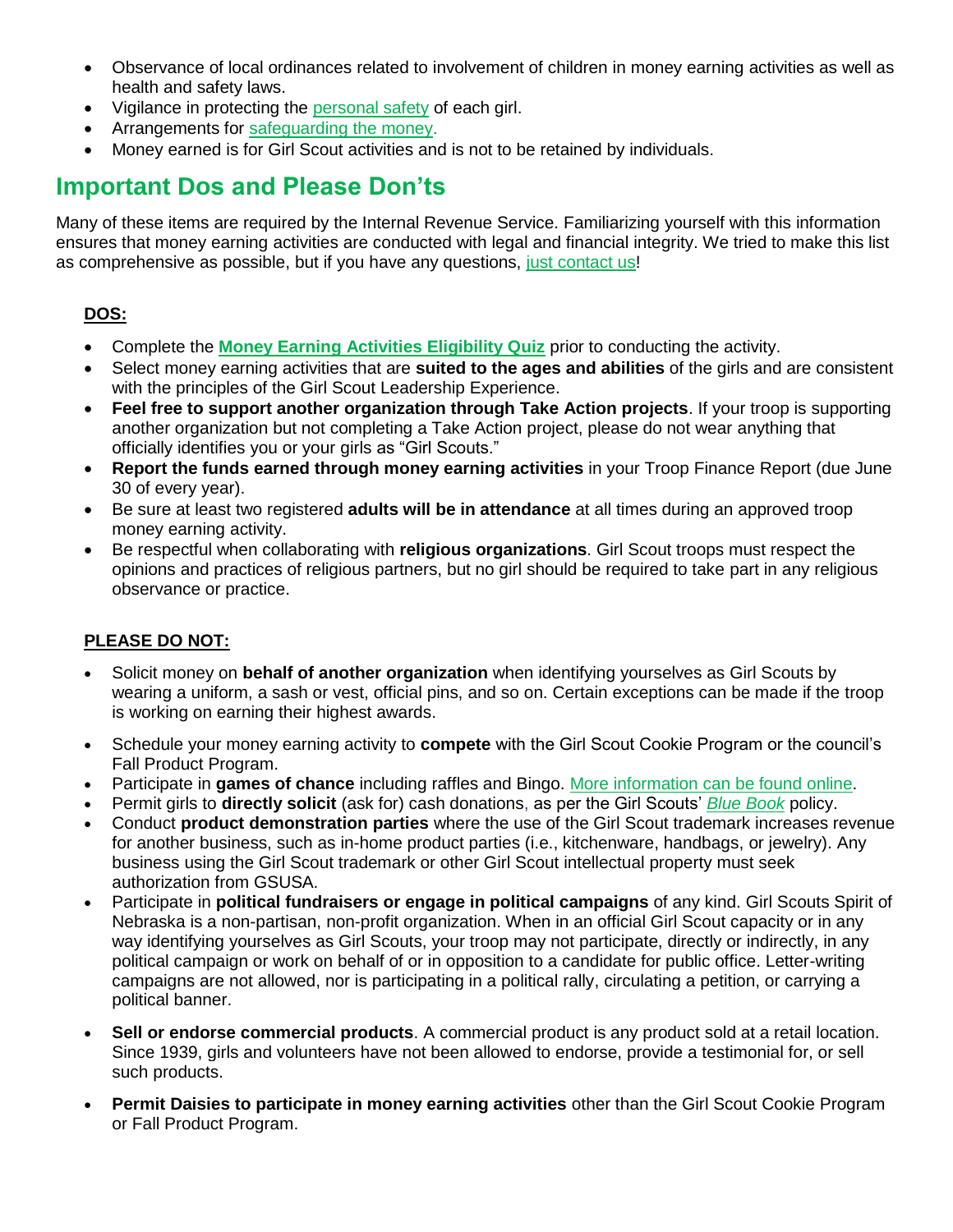# **Different Types of Donations**

### **MONETARY DONATIONS**

Any cash donations from a foundation, corporation, government entity, or individual given to a troop, service unit, or Gold Award applicant must be "passed through" the council for proper record keeping of the donation. Here are some quick tips:

- The council will retain a **standard \$25 donation** for our financial assistance fund (unless the total donation is less than \$100, then \$0 is retained). Each \$25 donation enables another girl to participate in Girl Scouts! All remaining funds from the donation will be directed back to the troop account through ACH.
- The council **will not retain** funds if the donation intent is for Bronze, Silver, or Gold Award projects. Please coordinate these project donations with the council prior to applying for highest award donations. More information about fundraising for highest awards is available [on our website.](•%09https:/www.girlscoutsnebraska.org/en/what-girl-scouts-do/highest-awards.html)
- Formal gift acknowledgements (**thank you letter** for tax purposes) will be sent by the council, but we recommend that your troop also sends a personal thank you to the donor. Encourage your girls to celebrate the donor's contribution by inviting them to a meeting or ceremony or working together on a Take Action project.

#### **IN-KIND DONATIONS**

Instead of giving money to buy needed goods and services for your troop, the goods and services themselves are given ("donated"). In-kind donations are not the same as gifts of cash, however, they do have an estimated value. Troops may seek in-kind donations to support a troop or service unit activity, Highest Award Project, or Take Action project. For information on working with a specific organization in your community, [contact the council](mailto:givetogirls@girlscoutsnebraska.org) to see if we already have an established relationship. The council can also advise if there are any reasons why your troop should not collaborate with certain organizations.

#### **Examples of in-kind donations include, but are not limited to:**

- use of a room or venue for a meeting or event
- flowers
- craft supplies
- sample size toiletries
- fleece or fabric

If an in-kind donor requests a gift receipt, please [send the following information to Member Support,](mailto:MemberSupport@girlscoutsnebraska.org) and the Fund Development team will generate a formal gift receipt:

- An itemized list of products or services donated
- Contact information for the donor, including mailing address
- Full contact information for the troop.

#### **VOLUNTEER HOUR MATCH PROGRAM**

Many employers "match" their employees' volunteer hours with cash contributions. Girl Scout volunteers may apply for their company's volunteer hour match program to receive monetary donations for their troops. Here's a quick guide to completing the process:

- Volunteers who apply for a match through their company must be registered Girl Scout members with active background screening on record.
- Any funds received through a volunteer match program will be processed by the council as a "pass through" donation (detailed above).
- Give us a heads up! If you are planning to participate in your company's volunteer match program, let us know so we can keep an eye out for the funds.